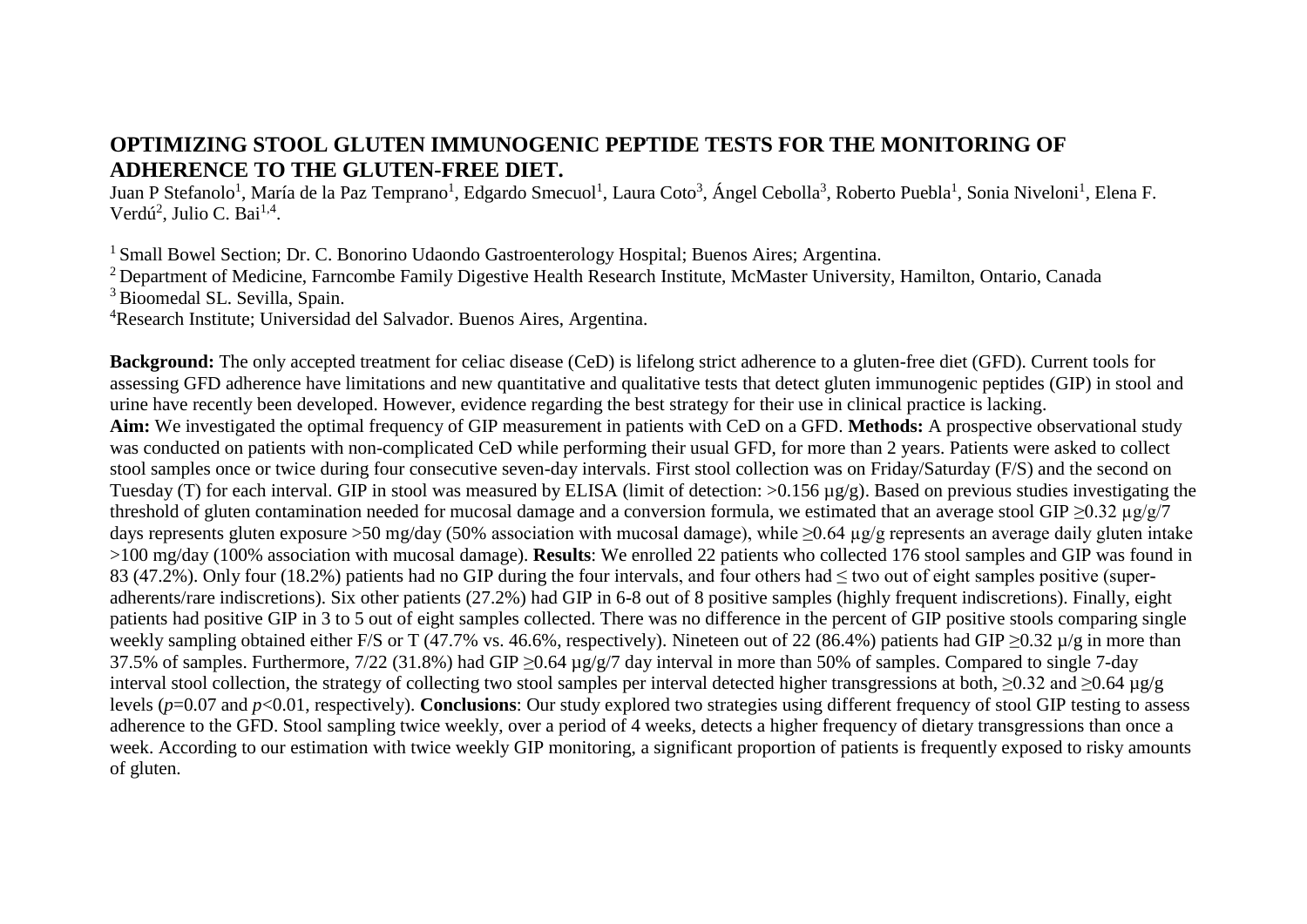## **Table 1**

|                                                                             | <b>Overall</b><br>population | $\geq$ 0.32 µg/g of<br>GIP in stool<br>once/interval | $\geq$ 0.32µg/g of<br>GIP in stool<br>twice/interval | $\geq$ 0.65 µg/g of<br>GIP in stool<br>once/interval | $\geq$ 0.65 µg/g of<br>GIP in stool<br>twice/interval |
|-----------------------------------------------------------------------------|------------------------------|------------------------------------------------------|------------------------------------------------------|------------------------------------------------------|-------------------------------------------------------|
| N of patients.<br>$(\%)$                                                    | 22 (100)                     | 11(50.0)                                             | $17(77.4)$ *                                         | 7(31.8)                                              | $16(72.7)$ **                                         |
| Age. Median<br>(25% IQR)                                                    | 37 (31-46)                   | 37 (27-42)                                           | 37 (27-42)                                           | 37 (34-42)                                           | 38 (29-44)                                            |
| Female<br>gender. (%)                                                       | 21 (95.4)                    | 10 (90.9)                                            | 16(94.1)                                             | 6(85.7)                                              | 11 (91.7)                                             |
| Average GIP<br>excretion/<br>interval.<br>Median (25%<br>$IQR)$ . $\mu g/g$ | 0.76<br>$(0.12 -$<br>6.86)   | 1.04 (0.45-<br>2.75)                                 | 3.86(1.11)<br>$17.11$ <sup>**</sup>                  | 2.56 (1.04-<br>2.87)                                 | $6.22(0.87 -$<br>$30.95.$ <sup>**</sup>               |
| Years from<br>CeD diagnosis.<br>Median (25%<br>IQR)                         | $10(6-14)$                   | 13 (10-19)                                           | $12(7-17)$                                           | 15 (11-34)                                           | $11(6-14)$                                            |

**Table 1:** Demographic data and average stool GIP excretion/seven day/four consecutive intervals in patients with stool GIP concentrations ≥0.32 µg/g or ≥0.65 µg/g as assessed in the overall population, once or twice/seven day interval. 25% IQR: 25% interquartile range. Comparison of GIP stool excretion ( $\geq$ 32 µg/g and  $\geq$ 0.64 µg/g of stool) determined once/seven day interval vs. twice/seven day interval: \* *p*=0.07; \*\* *p*<0.01.

**Table 2:** Stool GIP concentrations for each sampling (µg/g of stool) on Friday/Saturday (F/S) and Tuesday (T), percentage of positive samples and average stool GIP excretion/patient for the eight samples.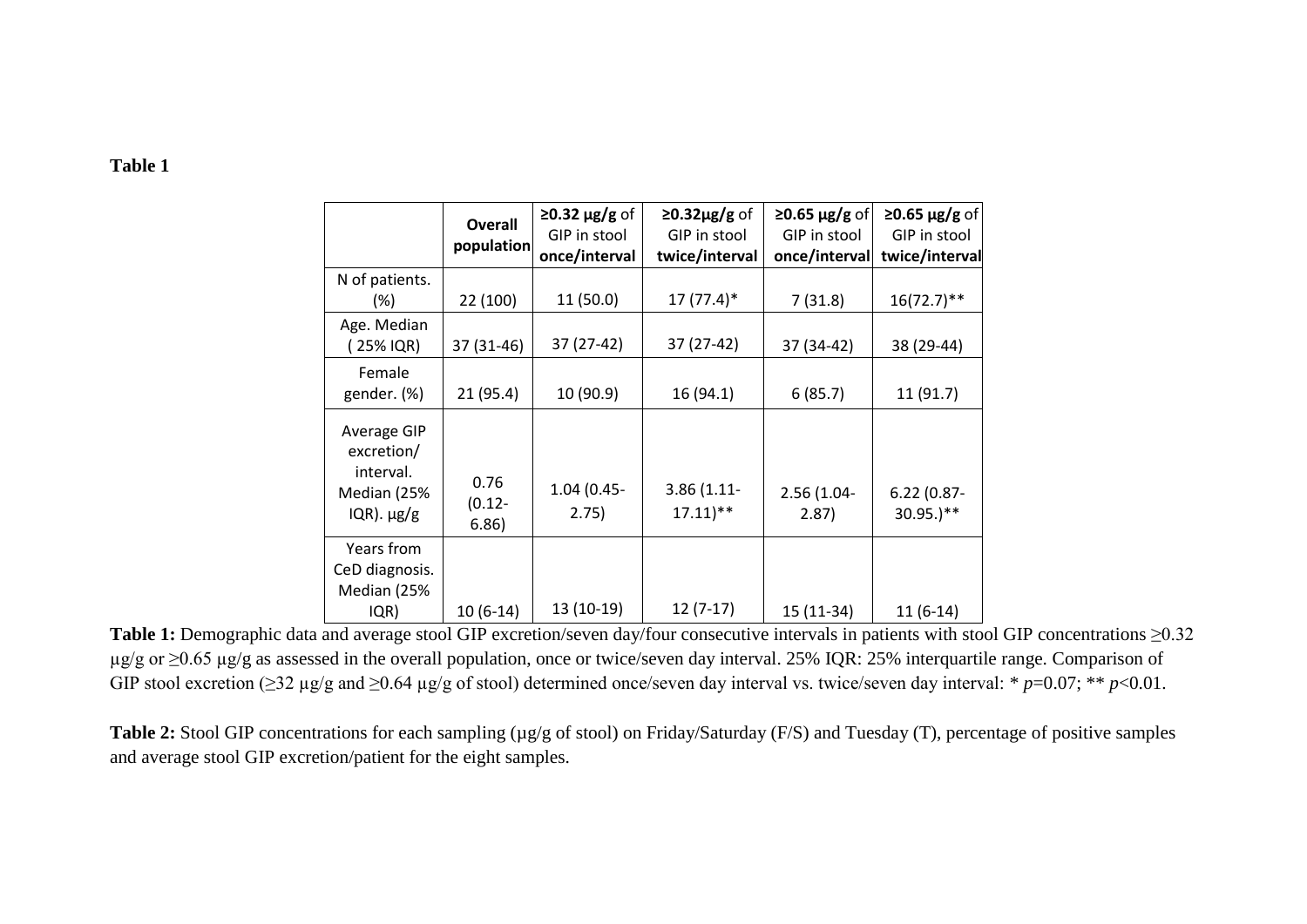| <b>Patient</b> |             | 1st 7-day interval<br>(GIP µg/g of stool) | 2nd 7-day interval<br>(GIP µg/g of stool) |             |             | 3rd 7-day interval<br>(GIP µg/g of stool) | 4th 7-day interval<br>(GIP µg/g of stool) |             | % of +ve<br>samples | <b>Average GIP</b><br>concentration<br>/8 samples<br>$(\mu g/g)$ |
|----------------|-------------|-------------------------------------------|-------------------------------------------|-------------|-------------|-------------------------------------------|-------------------------------------------|-------------|---------------------|------------------------------------------------------------------|
|                | F/S         | T.                                        | F/S                                       | T           | F/S         | T.                                        | F/S                                       | T.          |                     |                                                                  |
| $\mathbf{1}$   | 0.6         | 0.34                                      | 1.05                                      | 0.82        | 0           | 0                                         | 0                                         | 0           | 50                  | 0.35                                                             |
| $\overline{2}$ | 0           | 0                                         | 0.59                                      | 0.48        | $\mathbf 0$ | 0                                         | 0                                         | 0           | 25                  | 0.13                                                             |
| 3              | 0.94        | 0.69                                      | 1.5                                       | 0.39        | 1.31        | 0                                         | 0.41                                      | 1.9         | 87.5                | 0.89                                                             |
| 4              | 0           | 0                                         | 0.34                                      | 0.32        | $\mathbf 0$ | $\mathbf 0$                               | 0                                         | 0           | 25                  | 0.08                                                             |
| 5              | 0.97        | 0.57                                      | 0.39                                      | 0.43        | 5.1         | 4.67                                      | 5.1                                       | 6.24        | 100                 | 2.93                                                             |
| 6              | 0           | 0                                         | 1.27                                      | 0.61        | 1.9         | 0                                         | 0                                         | 0           | 37.5                | 0.47                                                             |
| $\overline{7}$ | $\mathbf 0$ | 0                                         | 0                                         | 0           | $\mathbf 0$ | 0                                         | 0                                         | 0           | 0                   | 0.00                                                             |
| 8              | $\mathbf 0$ | $\mathbf 0$                               | 0                                         | 0           | $\mathbf 0$ | $\mathbf 0$                               | 0                                         | $\mathbf 0$ | $\mathbf 0$         | 0.00                                                             |
| 9              | 1.1         | 1.05                                      | 0                                         | 0           | 0.4         | 0.34                                      | 0.71                                      | 0.53        | 75                  | 0.52                                                             |
| 10             | 2.37        | 0.87                                      | 2.75                                      | 2.75        | 2.81        | 2.49                                      | 0.9                                       | 1.15        | 100                 | 2.01                                                             |
| 11             | $\mathbf 0$ | 0                                         | 0                                         | $\mathbf 0$ | $\mathbf 0$ | 0                                         | 0                                         | 0           | $\mathbf 0$         | 0.00                                                             |
| 12             | 0.32        | 0.47                                      | 0                                         | 0           | $\mathbf 0$ | 0                                         | 0                                         | 0           | 25                  | 0.10                                                             |
| 13             | $\mathbf 0$ | $\mathbf 0$                               | $\mathbf 0$                               | 0           | $\mathbf 0$ | 0                                         | 0                                         | $\mathbf 0$ | $\mathbf 0$         | 0.00                                                             |
| 14             | 7.4         | 4.92                                      | 0.48                                      | 0.74        | 1.16        | 0.94                                      | 1.95                                      | 1.28        | 100                 | 2.36                                                             |
| 15             | $\mathbf 0$ | 0.46                                      | 0                                         | 0           | $\mathbf 0$ | 0.67                                      | 0                                         | 0           | 25                  | 0.14                                                             |
| 16             | 1.31        | $\mathbf 0$                               | 0.85                                      | 0           | 6.85        | 0                                         | 2.46                                      | $\mathbf 0$ | 50                  | 1.43                                                             |
| 17             | $\mathbf 0$ | 1.05                                      | 0                                         | 0.91        | $\mathbf 0$ | 2.39                                      | 0                                         | 2.38        | 50                  | 0.84                                                             |
| 18             | 0.5         | 0.47                                      | 0                                         | 0           | 0.43        | 0                                         | 0.69                                      | 0           | 50                  | 0.26                                                             |
| 19             | 0.64        | 0.46                                      | 0                                         | 0           | 1.14        | 0.32                                      | $\mathbf{0}$                              | 0.56        | 62.5                | 0.39                                                             |
| 20             | 0.46        | 0                                         | 2.69                                      | 2.2         | 0.87        | 0.43                                      | 6.23                                      | 0.71        | 87.5                | 1.70                                                             |
| 21             | $\mathbf 0$ | $\mathbf 0$                               | 0                                         | 0           | 0.42        | 0                                         | 0                                         | 0.35        | 25                  | 0.10                                                             |
| 22             | 0.66        | 0.92                                      | 0.62                                      | 0           | $\mathbf 0$ | 0.33                                      | 0                                         | 1.22        | 62.5                | 0.47                                                             |